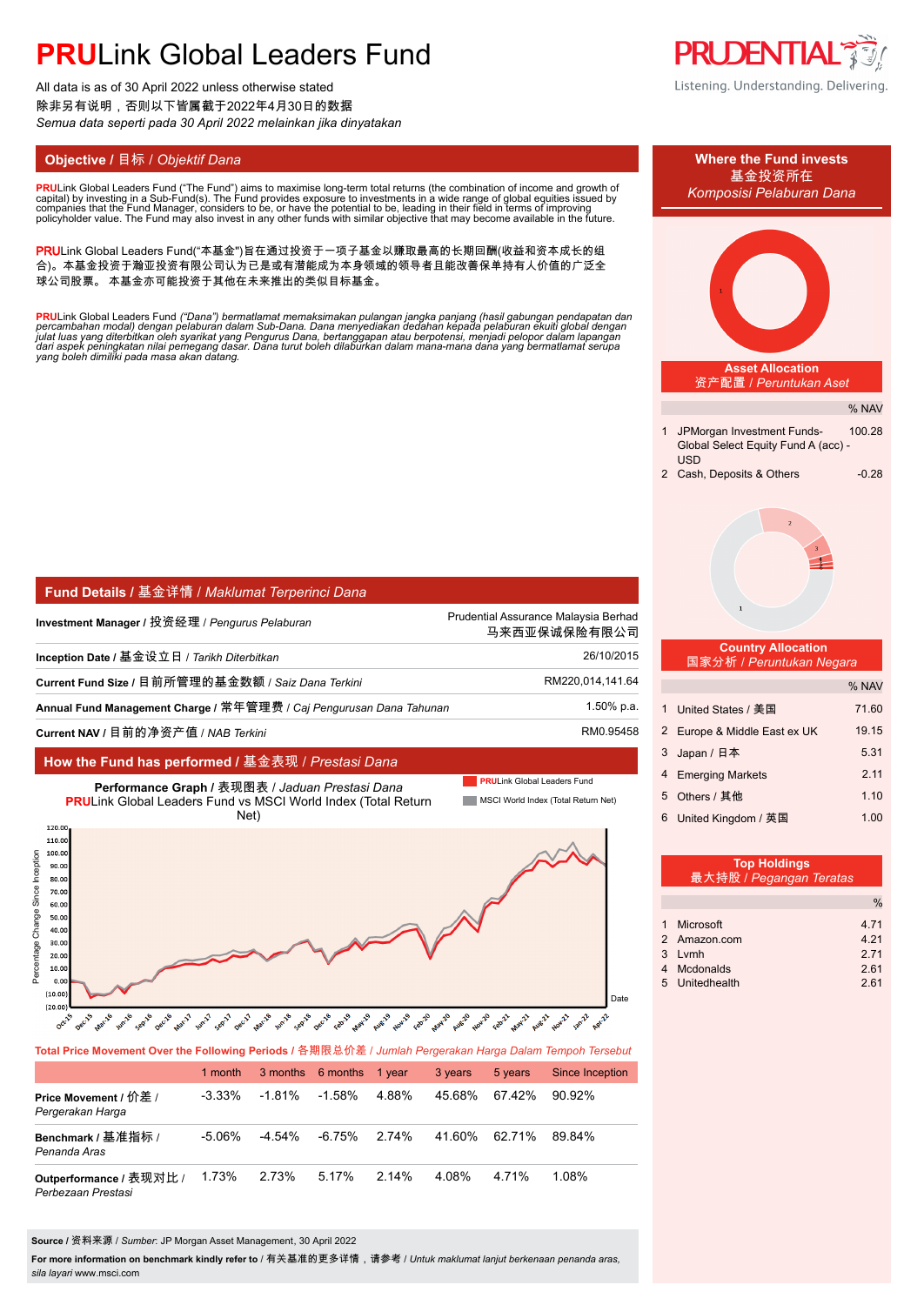# **PRU**Link Global Leaders Fund

All data is as of 30 April 2022 unless otherwise stated 除非另有说明,否则以下皆属截于2022年4月30日的数据 *Semua data seperti pada 30 April 2022 melainkan jika dinyatakan*



### **Monthly Update /** 每月简报 / *Peningkatan Bulanan*

#### **Market Review /** 市场回顾 */ Tinjauan Bulanan*

Global equities sold off heavily in April, with the MSCI World Index losing 6.9% in local currency terms. The US Treasury yields hit 3.0% as the U.S. Federal Reserve's (Fed) rhetoric turned increasingly hawkish. In the case where year-over-year headline inflation moderates over the coming months, we expect the Fed to raise rates in a more gradual manner to avoid overtightening.

China's policy response to slowing economic activity has been modest so far. Material improvement in market sentiment should stem from a decline in infection numbers, as well as the proposition of policy easing in areas such as infrastructure and property.

We continue to hold a constructive view on risk assets. From a multiple's perspective, both equity and fixed income valuations have trended into reasonable territory. Further clarity on both the Fed and China's COVID-19 situation could be potential tailwinds.

全球股市在4月严重抛售,MSCI世界指数跌6.9%(以地方货币为单位)。美国国库债券(UST)回酬达3.0%,因为联储局的言论更为强硬。如果年对年的总通 膨在接下来几个月走缓,那么我们预测联储局会放慢升息步伐以避免过度紧缩货币政策。

到目前为止,中国应付经济活动放缓的政策微不足道。能够使市场情绪大幅改善的因素乃是冠病感染个案的减少,以及基本建设与产业领域政策放宽的提案。

我们依旧看好高回酬资产。从比率的角度来看,股项与固定收益证券的估值已迈入合理的水平。联储局与中国冠病疫情的进一步明朗化可能会成为扶持市场的因 素。

*Ekuiti global giat dijual pada bulan April, dengan Indeks MSCI World kehilangan 6.9% dalam terma mata wang tempatan. Hasil Perbendaharaan AS mencecah 3.0% apabila retorik Rizab Persekutuan (Fed) AS bertukar semakin agresif. Dalam kes yang mana inflasi utama tahun ke tahun menyederhana dalam beberapa bulan akan datang, kami menjangkakan Fed akan menaikkan kadar dengan lebih beransur-ansur untuk mengelakkan pengetatan terlampau.*

*Maklum balas dasar China terhadap aktiviti ekonomi yang perlahan setakat ini adalah sederhana. Peningkatan materi sentimen pasaran harus berpangkal daripada penurunan kes jangkitan, serta cadangan pelonggaran dasar dalam bidang seperti infrastruktur dan harta benda.*

*Kami terus berpegang pada pandangan yang konstruktif tentang aset berisiko. Dari pelbagai perspektif, kedua- dua penilaian ekuiti dan pendapatan tetap dapat dilaksanakan dengan lebih wajar. Lebih kejelasan tentang situasi Fed dan COVID-19 di China mungkin berpotensi menjadi pemacu.*

#### **Market Outlook /** 市场展望 */ Gambaran Bulanan*

Strong global economic data and corporate earnings growth continue to drive fundamentals and recovery over the medium term. However, higher commodity prices and a material shift in the path of monetary policy suggest potential risks to the short-term growth outlook. Therefore, we expect volatility to persist for a while.

强稳的全球经济数据与公司盈利成长,持续在中期内推动经济的基本面与复苏。尽管如此,较高的原产品价格以及货币政策的大幅改变,意味着短期成长展望会 有风险。有鉴于此,我们预测在一段时间内,市况会持续波动。

*Data ekonomi global yang kukuh dan pertumbuhan pendapatan korporat terus memacu asas dan pemulihan dalam jangka sederhana. Walau bagaimanapun, harga komoditi yang*  lebih tinggi dan peralihan materi laluan dasar monetari membayangkan wujudnya potensi risiko kepada prospek pertumbuhan jangka pendek. Oleh itu, kami menjangkakan volatiliti *akan berterusan buat seketika.*

### **Fund Review & Strategy /** 基金表现评论与投资策略 */ Tinjauan dan Strategi Dana*

The Fund returned -3.33% for the month, outperforming the benchmark return of -5.06% by 1.73%. Year-to-date, the fund returned -5.01%, outperforming the benchmark return of -9.11% by 4.10%.

At the regional level, stock selection in the US contributed the most, while an underweight position in the UK detracted most significantly. The start of the war between Russia and Ukraine and the resulting commodity supply shock has posed a dilemma for central banks who have now been forced to choose between taming inflation or supporting growth. However, the recent monetary policy responses from central banks suggest that they view inflation as the more pressing problem to tackle unless the growth outlook materially deteriorates.

Inflationary pressure from the commodity supply shock due to the Russia-Ukraine crisis and supply chain disruptions from China's zero-Covid policy continue to pose a dilemma for central banks. However, recent monetary policy responses suggest that central banks now view inflation as the more pressing problem to tackle, unless the growth outlook materially deteriorates. We believe that there is still considerable pent-up demand. Strong household balance sheets and savings rates mean many developed world consumers are in better shape to support economic expansion over the medium term. Historically, geopolitical events, even those involving major energy producers, have not had a lasting impact on markets. While the ongoing geopolitical tensions and the prospect of higher interest rates may spark occasional bouts of volatility, we believe the outlook for equities remains positive.

本基金在检讨月份的回酬为-3.33%,超越-5.06%的基准回酬1.73%。年度至今,本基金的回酬为-5.01%,高于-9.11%的基准回酬4.10%。

就区域而言,美国的股项遴选对基金作出最大的贡献,而英国的减持定位则是基金表现的最大减损者。俄罗斯与乌克兰之战以及其所导致的原产品供应干扰,令 各央行陷入窘境,必须在应付通膨与扶持成长之间选择其一。尽管如此,近期央行的货币政策表现出他们认为通膨是目前必须应付的紧急问题,除非成长展望严 重受到影响。

俄罗斯-乌克兰危机所致的原产品供应冲击令通膨压力升温,而中国的零冠病政策也引发供应链干扰,这些因素使到各央行陷入左右为难的境况。尽管如此,近期 央行的货币政策表现出他们认为通膨是目前必须应付的紧急问题,除非成长展望严重受到影响。我们相信还有很多受抑制的需求。强稳的家庭财务状况和储蓄 率,意味着在中期内已开发市场的消费者有更好的条件以扶持经济的成长。过往的地理政治事件,即使牵涉到主要的能源生产者,都没有对市场产生永久性的影 响。虽然持久性的地理政治紧张局势以及升息的前景偶尔可能会令市场波动,但我们仍旧看好股市的前景。

*Dana mencatat pulangan -3.33% di bulan tinjauan, mengatasi pulangan penanda aras -5.06% sebanyak 1.73%. Sejak awal tahun hingga kini, Dana memulangkan -5.01%, mengatasi pulangan penanda aras -9.11% sebanyak 4.10%.*

*Di peringkat serantau, pemilihan stok di AS menyumbang paling besar kepada prestasi, manakala kedudukan kekurangan pegangan di UK paling menjejas prestasi. Permulaan perang antara Rusia dan Ukraine dan kejutan bekalan komoditi yang terhasil akibatnya telah menimbulkan dilema bagi bank pusat yang kini terpaksa memilih antara menjinakkan inflasi atau menyokong pertumbuhan. Namun begitu, maklum balas dasar monetari daripada bank pusat baru-baru ini menggambarkan bahawa inflasi dilihat sebagai masalah yang lebih mendesak untuk ditangani melainkan berlakunya kemerosotan prospek pertumbuhan secara nyata.*